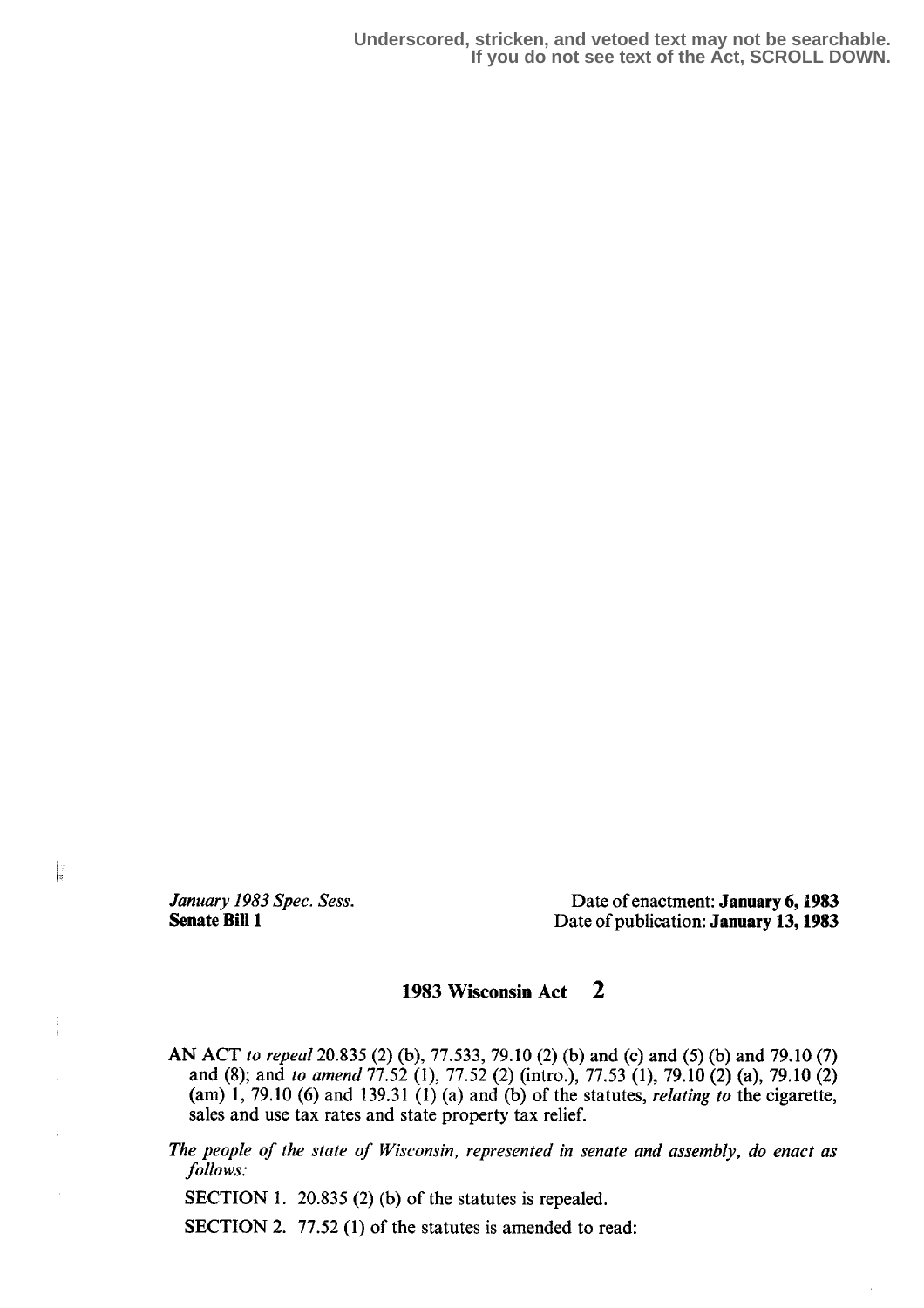## $WisACT 2$  -2-

77.52 (1) For the privilege of selling, leasing or renting tangible personal property, including accessories, components, attachments, parts, supplies and materials, at retail a tax is imposed upon all retailers at the rate of 4% 5% of the gross receipts from the sale, lease or rental of tangible personal property, including accessories, components, attachments, parts, supplies and materials, sold, leased or rented at retail in this state, except that from May 1, 1982, to June 30, 1983, the rate is 5% and except commencing July  $1$ ,  $1983$ , the rate is as provided in s. 77.533.

SECTION 3. 77.52 (2) (intro.) of the statutes is amended to read:

77.52 (2) (intro.) For the privilege of selling, performing or furnishing the services described under par. (a) at retail in this state to consumers or users, a tax is imposed upon all persons selling, performing or furnishing the services at the rate of  $4\frac{4}{6}$   $5\frac{6}{6}$  of the gross receipts from the sale, performance or furnishing of the services, except that from May 1, 1982, to June 30, 1983, the rate is  $5\%$  and except commeneing July 1, 1983, the rate is as provided in s. 77.533.

SECTION 4. 77.53 (1) of the statutes is amended to read:

<sup>77</sup> .53 (1) An excise tax is hereby levied and imposed on the storage, use or other consumption in this state of tangible personal property or taxable services described in s. consumption in this state or tanglete personal property or taxable services described in s.<br>77.52 purchased from any retailer at the rate of 4% <u>5%</u> of the sales price of the property<br>or taxable services, except that from  $\frac{3}{2}$ . The set of the set of the set of the set of the set of the set of the set of the set of the set of the set of the set of the set of the set of the set of the set of the set of the set of the set of the set of t

SECTION 5. 77.533 of the statutes is repealed.

SECTION 6. 79.10 (2) (a) of the statutes is amended to read:

79.10 (2) (a) The amount appropriated under s. 20.835 (2) (a) less the payments under  $parts.$  (b) and (c) and sub. (6) and plus the amount under subs. (7) and (8) shall be distributed to municipalities according to their share of additional school aid entitlements determined under par. (am). The municipality's share of additional school aid entitlements shall be equal to the proportion that the municipality's full value of taxable property, excluding value increments under s. 66.46, that is located within the school district is of the total school district's full value of taxable property, excluding value increments under s. 66.46.

SECTION 7. 79.10 (2) (am) 1 of the statutes is amended to read:

79.10 (2) (am) 1. The guaranteed valuation sufficient to generate without proration total general school aids under s. 121 .08 that will fall within the range of .999 and 1 .001 of the amount appropriated under s. 20.255 (1) (cc) plus the amount appropriated under s. 20.835 (2) (a) less the payments under  $\frac{pars}{r}$ . (b) and (c) and sub. (6) and plus the amount under subs.  $(7)$  and  $(8)$ ; and

SECTION 8. 79.10 (2) (b) and (c) and (5) (b) of the statutes are repealed.

SECTION 9. 79.10 (6) of the statutes is amended to read:

79.10 (6) PROPORTIONAL DISTRIBUTIONS. In  $1982, $59,365,000$  shall be distributed to municipalities in proportion to their share of the sum of average school tax levies, defined under sub. (4) (d) for all municipalities. In 1983, \$105,000,000 plus the amount under sub. (7) shall be distributed to municipalities in proportion to their share of statewide average school tax levies, as defined under sub.  $(4)$   $(d)$ . In 1984 and thereafter, \$195,000,000 plus the amount under sub.  $(7)$  shall be distributed to municipalities in proportion to their share of statewide average school tax levies, as defined under sub. (4) (d).

SECTION 10. 79.10 (7) and (8) of the statutes are repealed.

SECTION 11. 139.31 (1) (a) and (b) of the statutes are amended to read: